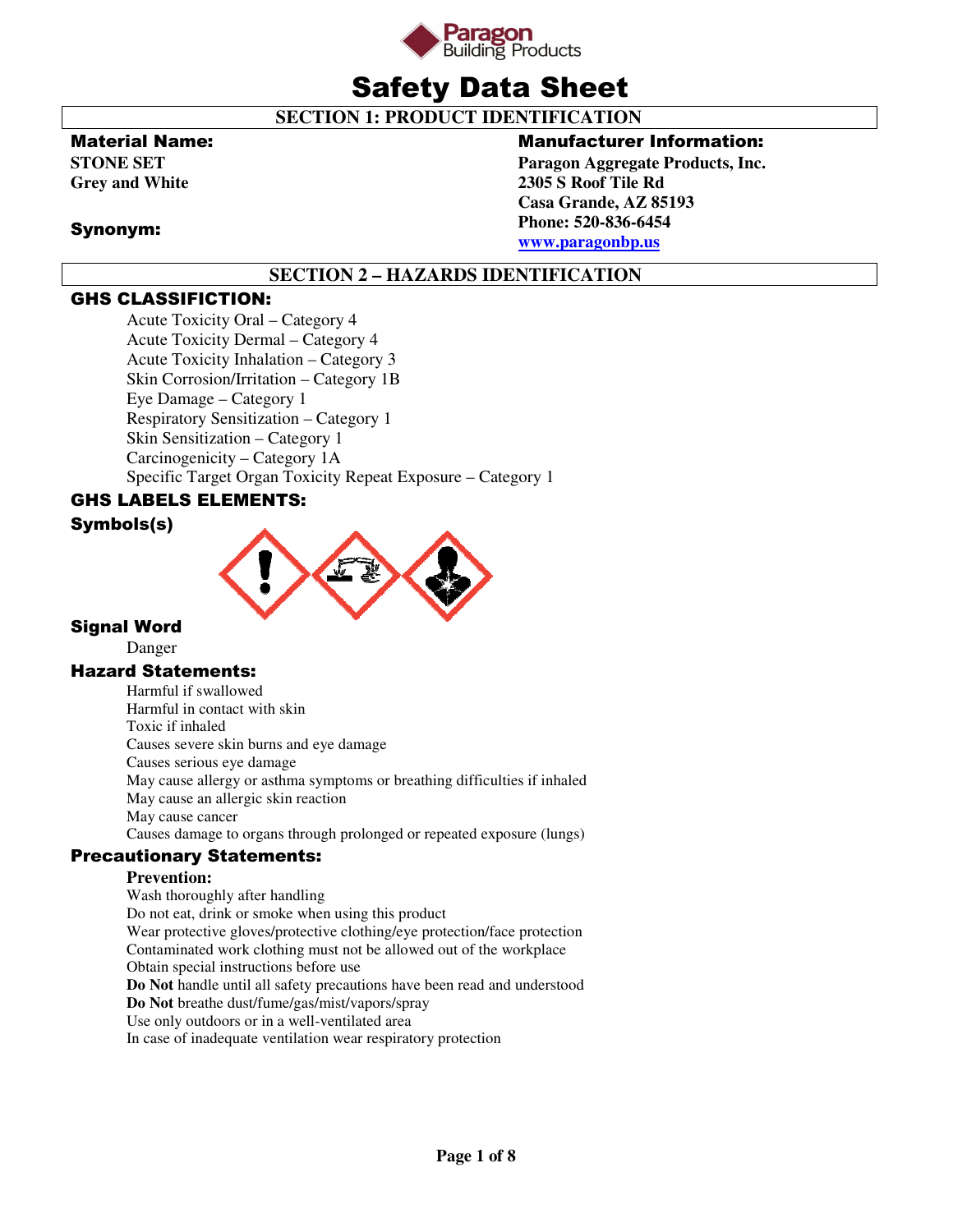

### **SECTION 2 – HAZARDS IDENTIFICATION (CONT.)**

### Precautionary Statements:

#### **Response:**

**If swallowed:** Rinse mouth, **DO NOT** induce vomiting. Immediately call a poison center/doctor.

**If on skin (or hair:** Take off immediately all contaminated clothing. Rinse skin with water/shower. Immediately call a poison center or doctor/physician. Wash contaminated clothing before reuse.

**If inhaled:** Remove victim to fresh air and keep at rest in a position comfortable for breathing. If experiencing respiratory symptoms, call a poison center or doctor/physician.

**If in eye:** Rinse cautiously with water for several minutes. Remove contact lenses, if present and easy to do, continue rinsing, immediately call a poison center/doctor.

#### **Storage:**

 Store in a well-ventilated place Store in an appropriate container or containment structure

### **Disposal:**

Dispose of contents/container in accordance with local/regional/international regulations

### **SECTION 3 – COMPOSITION / INFORMATION ON INGREDIENTS**

#### **Chemical Name and Synonyms:**

| Component                  | CAS #      | Percent Optional |
|----------------------------|------------|------------------|
| Cement, Portland Chemicals | 65997-15-1 |                  |
| <b>Duartz</b>              | 14808-60-7 |                  |
| Magnesium Oxide            | 309-48-4   |                  |

# Component Information/Information on Non-Hazardous Components General Product Information:

**Trace Elements:** Stone Set is made from materials mined from earth and is processed using energy provided by fuels. Trace amounts of naturally occurring, potentially harmful chemical might be detected during chemicals analysis. For example, Portland cement may contain up to 1.50% insoluble residue, some of which may be free crystalline silica. Other trace constituents may include calcium oxide, free magnesium oxide, potassium and sodium sulfate compounds, and trace metal compounds.

### **SECTION 4 – FIRST AID MEASURES**

### First Aid Eyes:

Immediately flush eye thoroughly with water. Continue flushing eye for a least 15 minutes, including under lids, to remove all particles. Call a physician immediately.

### First Aid Skin:

Wash skin with cool water and pH-neutral soap or mild detergent. Seek medical treatment if irritation or inflammation develops or persist. Seek medical treatment in the event of burns.

### First Aid Inhalation:

Remove person to fresh air. If breathing is difficult, administer oxygen. If not breathing, give artificial respiration. Seek medical help if coughing and other symptoms do subside. Inhalation of large amounts of Stone Set requires immediate medical attention.

### First Aid Ingestion:

Do not induce vomiting. If conscious, have the victim drink plenty of water and call physician.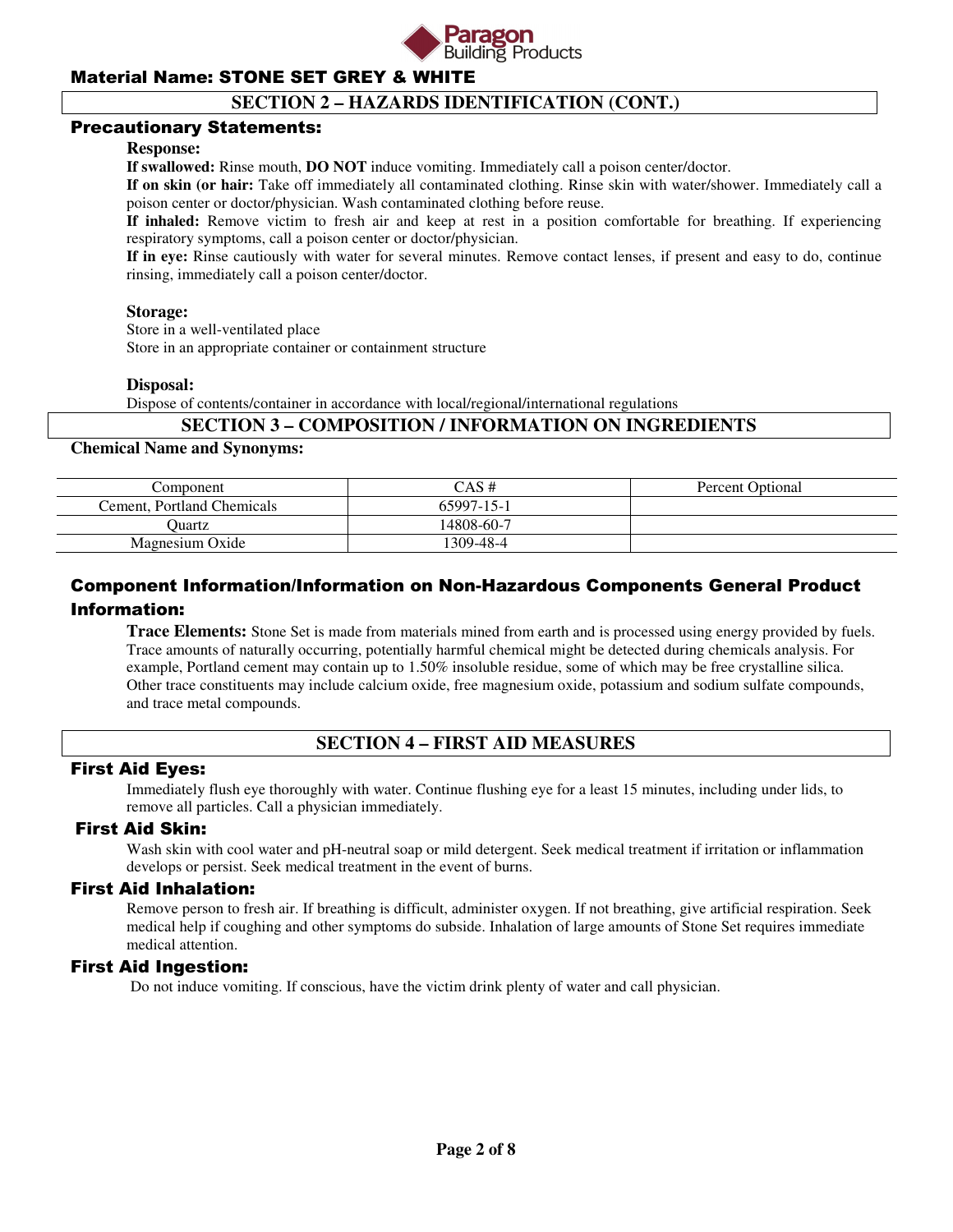

# **SECTION 5 – FIRE FIGHTING MEASURES**

### General Fire Hazards:

See Section 9 for Flammability Properties Non combustible

### Hazardous Combustion Products:

**NONE** 

### Extinguishing Media:

Use appropriate extinguishing media for surrounding fire

### Unsuitable Extinguishing Media:

**NONE** 

### Fire Fighting Equipment/Instructions:

Firefighters should wear full protective gear

### **SECTION 6 – ACCIDENTAL RELEASE MEASURES**

### Recovery and Neutralization:

Stop the flow of material, if this is without risk

### Personal Precautions, Protective Equipment and Emergency Procedures:

Use personal protection recommended in Section 8. Isolate the hazard area and deny entry to unnecessary and unprotected personal.

### Emergency Measures:

Isolate area, keep unnecessary personal away

### Environmental Precautions:

Do not attempt to wash Concrete Mix down sewers or storm drains

#### Methods for Containment and Clean-up:

Collect dry material using a scoop. Avoid actions that cause dust to become airborne. Avoid inhalation of dust and contact with skin. Scrape up wet material and place on an appropriate container. Allow the material to dry before disposal.

### Prevention of Secondary Hazards:

**NONE** 

### **SECTION 7 – HANDLING AND STORAGE**

### Handling Procedures:

Avoid prolonged or repeated breathing of dust. Avoid contact with eyes and skin. Promptly remove dusty clothing or clothing which is wet with cement fluids and launder before reuse. Wash thoroughly after exposure to dust or wet Stone Set.

### Storage Procedures:

Store product in a cool, dry, ventilated area. Protect against physical damage and moisture. Keep Stone Set dry until used. Normal temperature and pressures do not affect the material.

#### Incompatibilities:

Wet Stone Set is alkaline; as such it is incompatible with acids, ammonium salts and metal.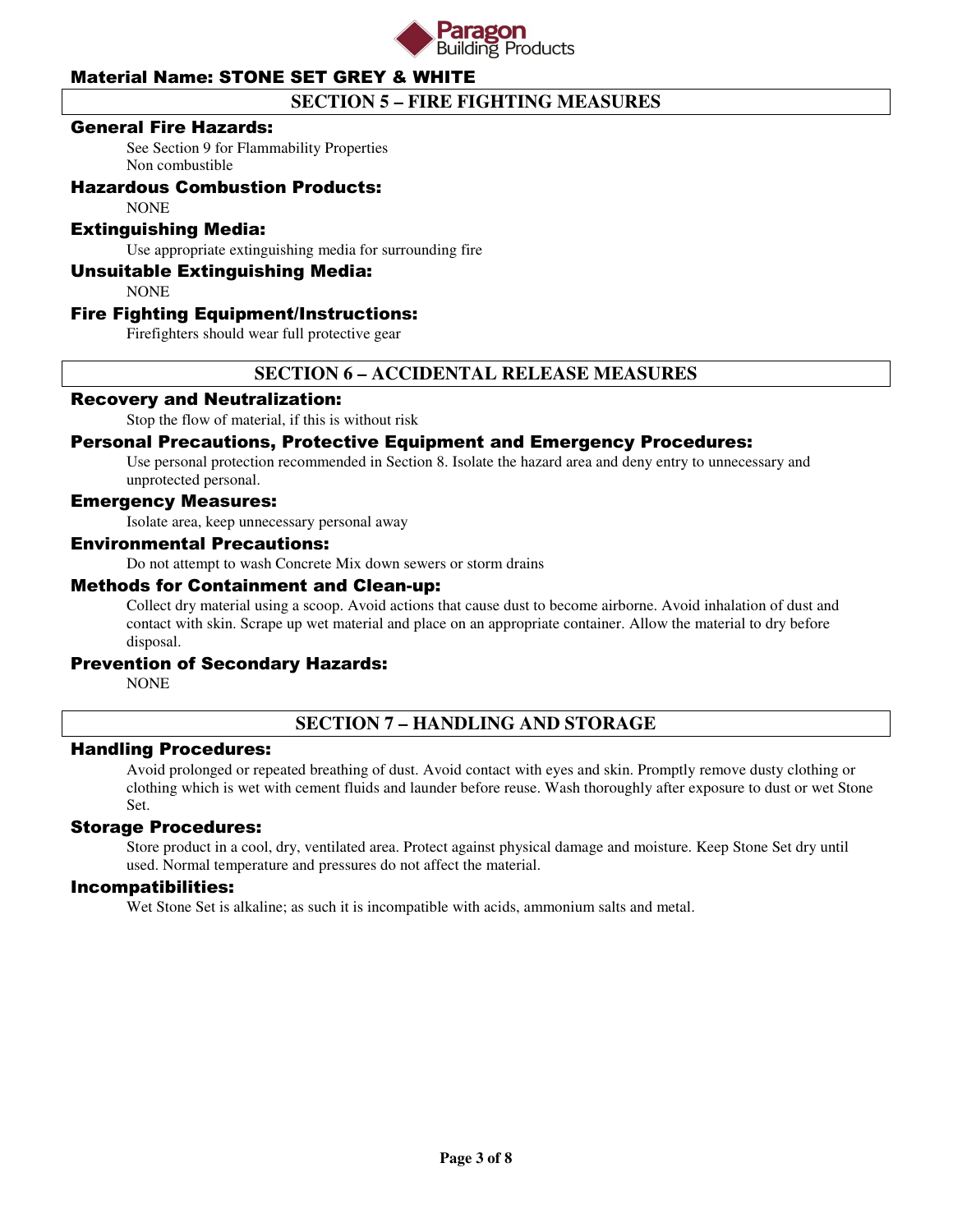

# **SECTION 8 – EXPOSURE CONTROL / PERSONAL PROTECTION**

### Component Exposure Limits:

### **Cement, Portland, chemicals (65997-15-1)**

 ACGIH: 1m/m3 TWA (particulate matter containing no asbestos and<1% crystalline silica, respirable fraction) OSHA: 15 mg/m3 TWA (total dust); 5 mg/m3 TWA (respirable fraction)

NIOSH: 10 mg/m3 TWA (total dust); 5 mg/m3 TWA (respirable dust)

#### **Limestone (1317-65-3)**

 OSHA: 15 mg/m3 TWA (total dust); 5 mg/m3 TWA (respirable fraction) NIOSH: 10 mg/m3 TWA (total dust); 5 mg/m3 TWA (respirable dust)

### **Gypsum (Ca(SO4).2H2O) (13397-24-5)**

 ACGIH: 10 mg/m3 TWA (inhalable fraction, listed under Calcium Sulfate) OSHA: 15 mg/m3 TWA (total dust); 5mg/m3 TWA (respirable fraction) NIOSH: 10 mg/m3 TWA (total dust); 5 mg/m3 TWA (respirable dust)

### **Quartz: (14808-60-7)**

 ACGIH: 0.25 mg/m3 TWA (respirable fraction) NIOSH: 0.05 mg/m3 TWA (respirable dust)

### Engineering Measures:

Periodically wash areas contacted by dry Stone Set or by wet cement or concrete fluids with a Ph neutral soap. Wash again at the end of work. If irritation occurs immediately wash affected areas and seek treatment. If clothing becomes saturated with wet Stone Set, it should be removed and replaced with clean clothing.

### Personal Protective Equipment:

### **Respiratory:**

Use local or general ventilation to control exposures below applicable exposure limits, NIOSH or MSHA approved particulate filter respirators should be used in the context of respiratory protection program meeting the requirements of the OSHA respiratory protection standard [29 CFR 1910.134] to control exposures when ventilation or other controls are inadequate or discomfort or irritation is experienced. Respirator and/or filter cartridge selection should be based on American National Standards Institute (ANSI) Standards Z88.2 Practices for Respiratory Protection.

### **Hands:**

Where prolonged exposure to unhardened mortar products might occur, wear impervious gloves to eliminate skin contact. Do not rely on barrier creams; barrier creams should not be used in place of gloves. Periodically wash areas contacted by Stone Set or its dry ingredients with pH neutral soap and water. Wash again at the end of the work. If irritation occurs, immediately wash the affected area and seek treatment.

#### **Eyes:**

Where potentially subject to splashes or puffs of mortar, wear safety glasses with side shields or goggles. In extremely dusty environments and unpredictable environments wear unvented or indirectly vented goggles to avoid eye irritation or injury. Contact lenses should not be worn when working with Stone Set or fresh products.

#### **Skin and Body:**

Protection is essential to avoiding potentially severe skin injury. Avoid contact with unhardened Stone Set. If contact occurs, promptly wash affected area with soap and water. Where prolonged exposure to unhardened Stone Set products might occur, wear impervious clothing and gloves to eliminate skin contact. Wear sturdy boots that are impervious to water, to eliminate foot and ankle exposure.

### **SECTION 9 – PHYSICAL AND CHEMICAL PROPERTIES**

**Appearance:** Gray Powder **Physical State:** Solid **Vapor Pressure:** Not Applicable **Boiling Point:** Not Applicable **Solubility (H2O):** Slightly Soluble **Evaporation Rate:** Not Applicable **Octanol/H2O Coeff:** Not Applicable **Flash Point Method:** None **Lower Flammability Limit (LFL):** None **Auto Ignition:** Not Applicable

**Odor:** None **pH** (in water): 12-13 **Vapor Density:** Not applicable **Melting Point:** Not Applicable **Specific Gravity:** 3.15<br> **VOC:** Not 1 **Flash Point:** None **Upper Flammability Limit (UFL):** None **Burning Rate:** None

**Not Determined**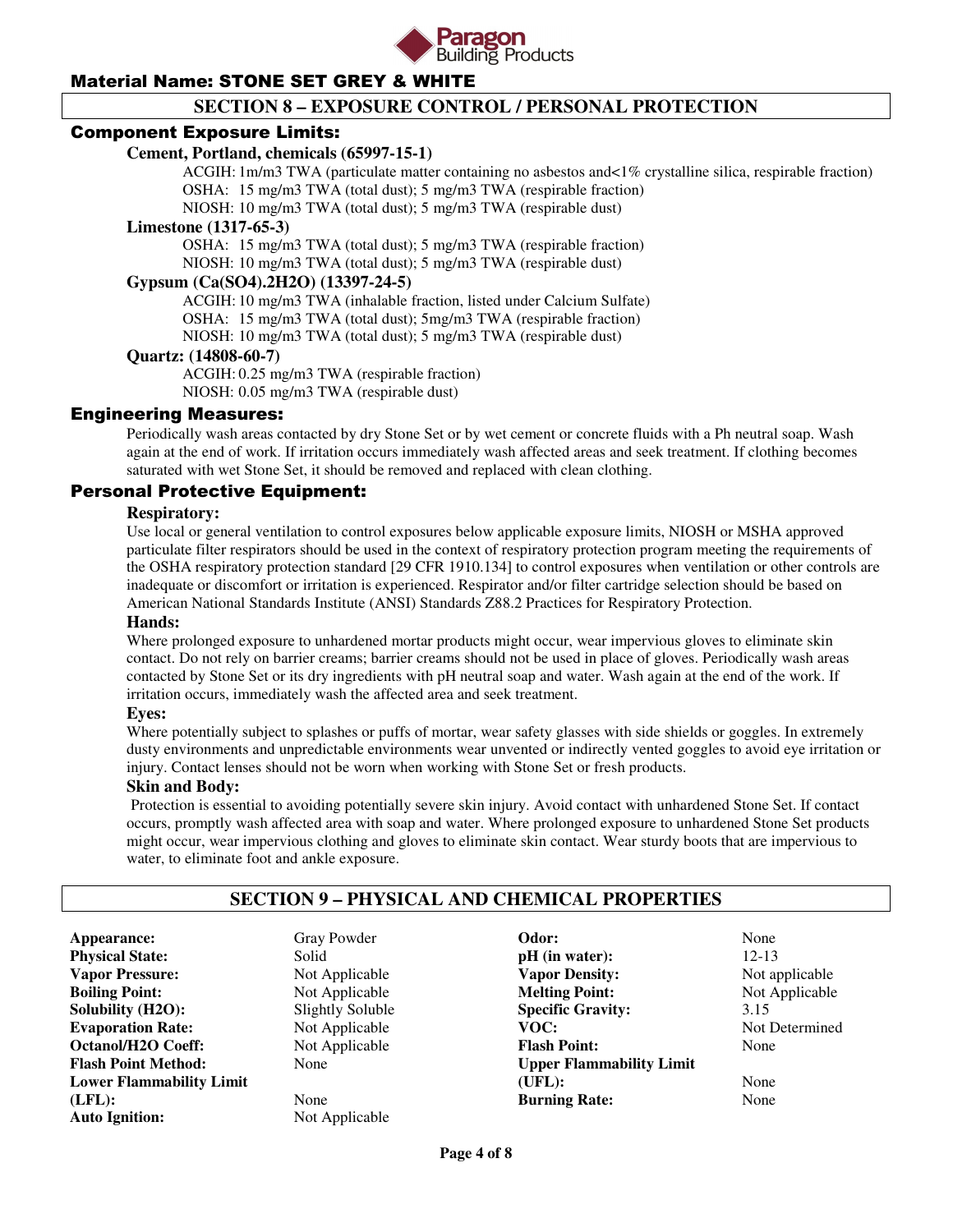

# **SECTION 10 – CHEMICAL STABILITY AND REACTIVITY INFORMATION**

#### **Chemical Stability:**

This is a stable material

### **Hazardous Reaction Potential:**

Will not occur

### **Conditions to Avoid:**

Unintentional contact with water

### **Incompatibility Products:**

Wet Stone Set is alkaline, As such it is incompatible with acids, ammonium salts and phosphorous

#### **Hazardous decomposition:**

Will not spontaneously occur. Adding water produces (caustic) calcium hydroxide

### **SECTION 11– TOXICOLOGICAL INFORMATION**

### Acute Toxicity: **Component Analysis – LD50/LC50**

**Quartz (14808-60-7)**  Oral LD50 Rat 500 mg/kg

### Potential Health Effects:

### **Skin Corrosion Property/Stimulativeness**

 Discomfort or pain cannot be relied upon to alert a person to a hazardous skin exposure. Consequently, the only effective means of avoiding skin injury or illness involves minimizing skin contact, particularly contact with wet Stone Set. Exposed persons may not feel discomfort until hours after the exposure has ended and significant injury has occurred. Exposure during the handling or mixing of the dry ingredients in Stone Set may cause drying of the skin with consequent mild irritation or more significant effects attributable to aggravation of other conditions. Exposure to wet Stone Set may cause more skin effects including thickening, cracking or fissuring of the skin. Prolonged exposure can cause severe damage in the form of (caustic) chemical burn.

#### **Eye Critical Damage/Stimulativeness**

 Exposure to airborne dust during the handling or mixing of the dry ingredients in Stone Set may cause immediate or delayed irritation or inflammation. Eye contact by splashes of wet Stone Set may cause effects ranging from moderate eye irritation to chemical burns and blindness. Such exposures require immediate first aid (see Section 4) and medical attention to prevent significant damage to the eye.

#### **Ingestion**

 Although inadvertent ingestion of small quantities of wet Stone Set or its dry ingredients are not known to be harmful, accidental ingestion of larger quantities can be harmful and requires immediate medical attention.

#### **Inhalation**

 Exposure to Stone Set in excess of the applicable TLV or PEL (see section 2) may cause or aggravate other lung conditions. The ingredients in Stone Set may contain trace amounts of crystalline silica. Exposure to these ingredients in excess of the applicable TLV or PEL (see Section 2) may cause or aggravate other lung conditions. Exposure to Stone Set may cause irritation to the moist mucous membranes of the nose, throat, and upper respiratory system. It may also leave unpleasant deposits in the nose.

#### **Respiratory Organs Sensitization/Skin Sensitization**

 May cause allergy or asthma symptoms or breathing difficulties if inhaled, some individuals may exhibit an allergic response upon exposure to wet Stone Set. The response may appear in a variety of forms ranging from a mild rash to severe skin ulcers. Persons already sensitized mat react to their first contact with the product. Other persons may first experience this effect after years of contact with Stone Set products.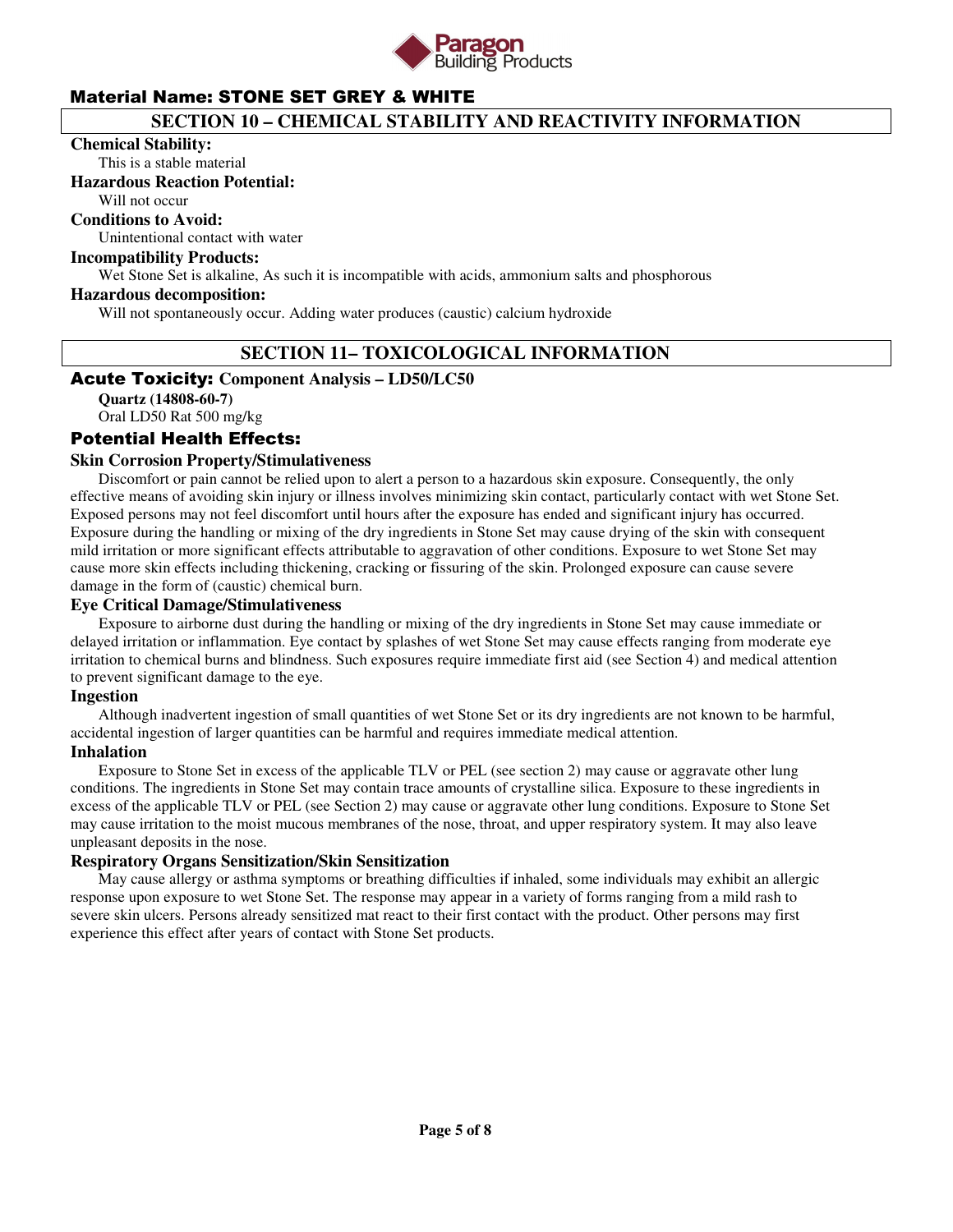

# **SECTION 11– TOXICOLOGICAL INFORMATION CONT.**

### Generative Cell Mutagenicity

This product is not reported to have any mutagenic effects

#### **Carcinogenicity**

#### **A: General Product Information**

May cause cancer: Prolonged and repeated exposure to airborne free respirable crystalline silica can result in lung disease and/or lung cancer! IARC states that crystalline silica in the form of quartz or cristobalite from occupational sources is carcinogenic to humans (Group 1).

#### **B: Component Carcinogenicity**

| ACGIH:              | A4 – Not Classified as a Human Carcinogen                                               |
|---------------------|-----------------------------------------------------------------------------------------|
| Quartz (14808-60-7) |                                                                                         |
| ACGIH:              | A2 – Suspected Human Carcinogen                                                         |
| NIOSH:              | potential occupational carcinogen                                                       |
| NTP:                | Known Human Carcinogen (respirable size) (Select Carcinogen)                            |
| IARC:               | Monograph 100C [2012] (listed under Crystalline silica inhaled in the form of quartz or |
|                     | cristobalite from occupational sources); Monograph 68 [1997] (Group 1 (carcinogenic to  |
|                     | humans)                                                                                 |
|                     |                                                                                         |

### **Reproductive Toxicity**

This product is not reported to have any reproductive toxicity effects

### Specified Target Organ General Toxicity:

#### **Single Exposure**

This product is not reported to have any single exposure specific target organ toxicity effects

#### **Specified Target Organ General**

Causes damage to organs through prolonged or repeated exposure (lungs)

### **Aspiration Respiratory Organs Hazard**

This product is not reported to have any aspiration hazards

### **SECTION 12 – ECOLOGICAL INFORMATION**

### **Ecotoxicity**

#### **A: General Product Information**

This product is not reported to have any ecotoxicity effects

#### **B: Component Analysis – Ecotoxicity – Aquatic Toxicity**

No ecotoxicity data are available for this product's components

### **Persistence/Degradability**

No information available for the product

#### **Bioaccumulation**

No information available for the product

### **Mobility in Soil**

No information available for the product

### **SECTION 13 – DISPOSAL CONSIDERATIONS**

### Waste Disposal Instructions

See Section 7 for Handling Procedures. See Section 8 for Personal Protective Equipment recommendations

### Disposal of Contaminated Containers or Packaging

Dispose information available for the product

### **SECTION 14 – TRANSPORTATION INFORMATION**

### DOT Information

#### **Hazardous materials description proper shipping name:**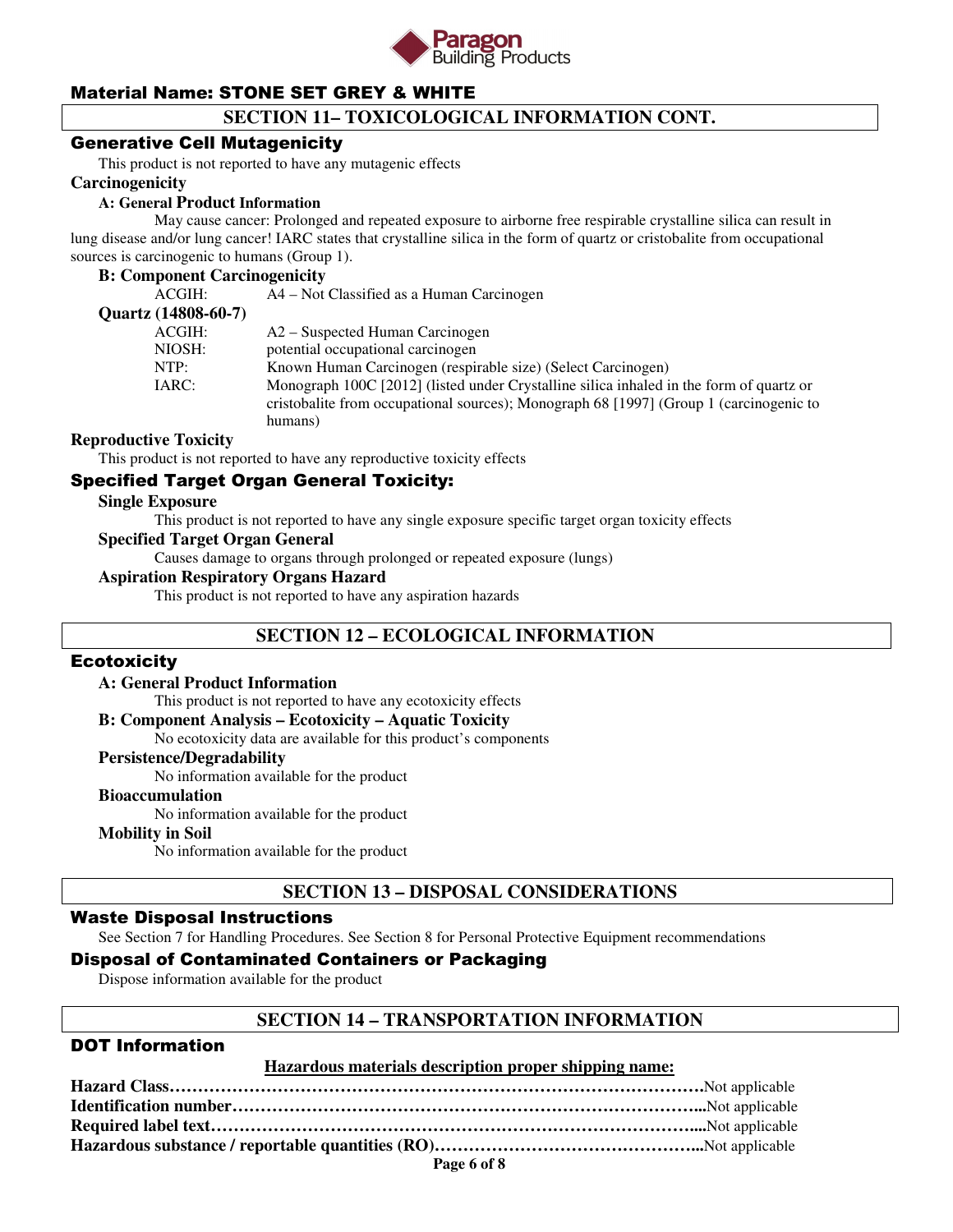

### **SECTION 15 – REGULATORY INFORMATION**

### Regulatory Information

#### **US Federal Regulations**

#### **Component Analysis**

None of this products components are listed under SARA Section 302 (40 CFR 355 Appendix A). SARS Section 313 (40 CFR 372.65), or CERCLA (40 CFR 302.4)

#### **State Regulations**

#### **Component Analysis – State**

The following components appear on one or more of the following state hazardous substances lists;

| Components                  | CAS        | CА             | MA  | MN  | N.J          | PА       | Rl |
|-----------------------------|------------|----------------|-----|-----|--------------|----------|----|
| Cement, Portland, Chemicals | 65997-15-1 | N <sub>o</sub> | Yes | Yes | $Y_{\rm CS}$ | $v_{es}$ | No |
| Ouartz                      | 1408-60-7  | N <sub>0</sub> | Yes | Yes | Yes          | $v_{es}$ | No |
| Magnesium Oxide             | 1309-48-4  |                |     |     |              |          |    |

The following statement(s) are provided under the California Safe Drinking Water and Toxic Enforcement Act of 1986 (Proposition 65):

WARNING! This product contains chemicals known to the state of California to cause cancer, birth defects, or other reproductive harm.

### **Component Analysis – WHMIS IDL**

 No components are listed in the WHMIS IDL **Additional Regulatory Information** 

### **Component Analysis – Inventory**

| Component                   | CAS#       | <b>TSCA</b> | CAN | EEC           |
|-----------------------------|------------|-------------|-----|---------------|
| Cement, Portland, Chemicals | 65997-15-1 | Yes         | DSL | <b>EINECS</b> |
| Ouartz                      | 14808-60-7 | Yes         | DSL | <b>EINECS</b> |
| Magnesium Oxide             | 1309-48-4  |             |     |               |